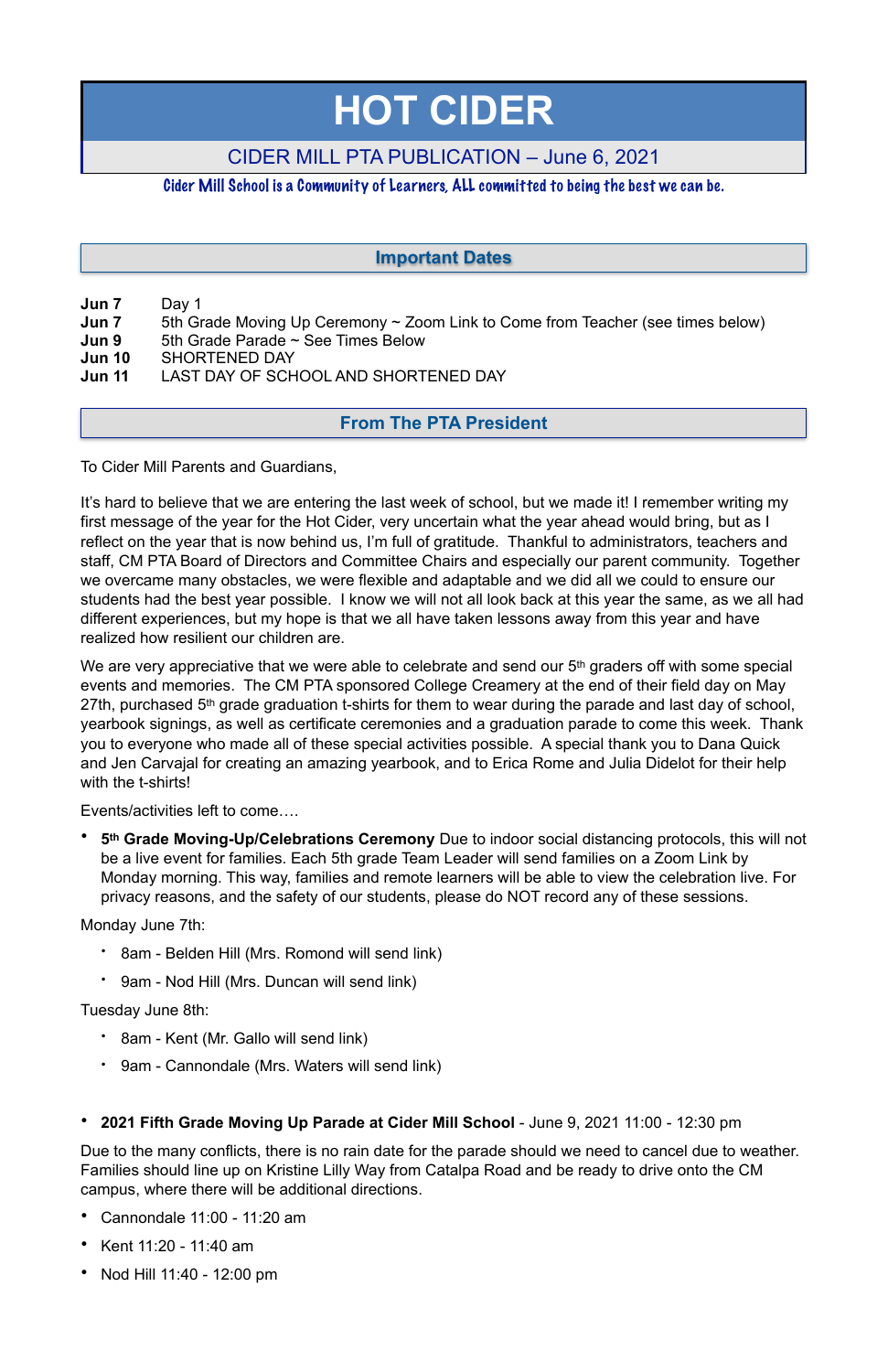• Belden Hill 12:00 - 12:20 pm

Families who have Middlebrook 8th graders may come earlier to line up for the parade outside of their house times

● **Closing House:** Closing house will be virtual this year and teachers will individually send families the Zoom link, date and times for their individual celebrations.

● **CIDER MILL Countdown-** The countdown continues this week [CIDER MILL Countdown Calendar](https://docs.google.com/document/d/1YOtr03dzmN6N9s5MuJFPKLkEjFCXGmd97TvmFYbP5XY/edit?fbclid=IwAR3AoVrXm8OmuxsidJzC0bsjYYE5RiDW-yEJBBFp9N9h1M-Vjbb2jimVMck)  [2021 - Google Docs](https://docs.google.com/document/d/1YOtr03dzmN6N9s5MuJFPKLkEjFCXGmd97TvmFYbP5XY/edit?fbclid=IwAR3AoVrXm8OmuxsidJzC0bsjYYE5RiDW-yEJBBFp9N9h1M-Vjbb2jimVMck)

If you are interested in more information about any position or would like to take the role, please email Alex or Amanda at [CMnominating@gmail.com](mailto:CMnominating@gmail.com)

Many of our Executive Board Members and Committee Chairs will be leaving CM in the Fall, which requires us to fill many open positions. If you would like to volunteer or would like to hear more about the open positions, please contact Michelle Krupa, incoming President michelleakrupa@gmail.com, Amanda Patania, Nominating Chair amanda Patania@yahoo.com and/or Alex Frisbee, Nominating Chair [alex.frisbee.pta@gmail.com](mailto:alex.frisbee.pta@gmail.com)

Thank you for your continued support! Please reach out if you have any questions or comments at [meghan.russo13@gmail.com](mailto:meghan.russo13@gmail.com), or to CM's incoming President Michelle Krupa michelleakrupa@gmail.com

Thank you for your continued support!

Meghan Russo CM PTA President

#### **PTA vacant positions for 2021-22**

-Parent at Large (Executive Board position) -Gifts and Grants -Photo day chair -Visiting author chair -5th grade yearbook chairs -Fun Night chairs (all grades) -Enrichment chair -Hot Cider co-chair -Library volunteer coordinator co-chair -Hospitality co-chairs -Cider Mill's Got Talent show co-chairs

## **WILTON PUBLIC SCHOOLS ~ OPEN POSITIONS**

The Wilton Public Schools "For a Better World" are seeking recent college graduates, college students, retirees, career-changers, and those interested in giving back to their community to join a dynamic, engaging, and inspirational team of staff and students. A number of flexible positions are available, including substitutes, lunch-recess monitors, certified teachers, long-term substitutes, and paraprofessionals. Help shape the lives of our future leaders! To learn more and/or apply, please visit our website at: <https://www.wiltonps.org/departments/human-resources> or contact Human Resources Coordinator Erika Cross at [crosse@wiltonps.org.](mailto:crosse@wiltonps.org)

#### **IMPROVE YOUR ACADEMICS!**

#### **Summer Camps!**

Your Academics will be conducting camps this summer. The camps will take place on June 21st to 25th and July 12th to 16th. There will be camps offered in Math, English, Science, Coding, and many other subjects. There are limited spots available for each camp, so be sure to register!

## **School News**

## **Ongoing School News**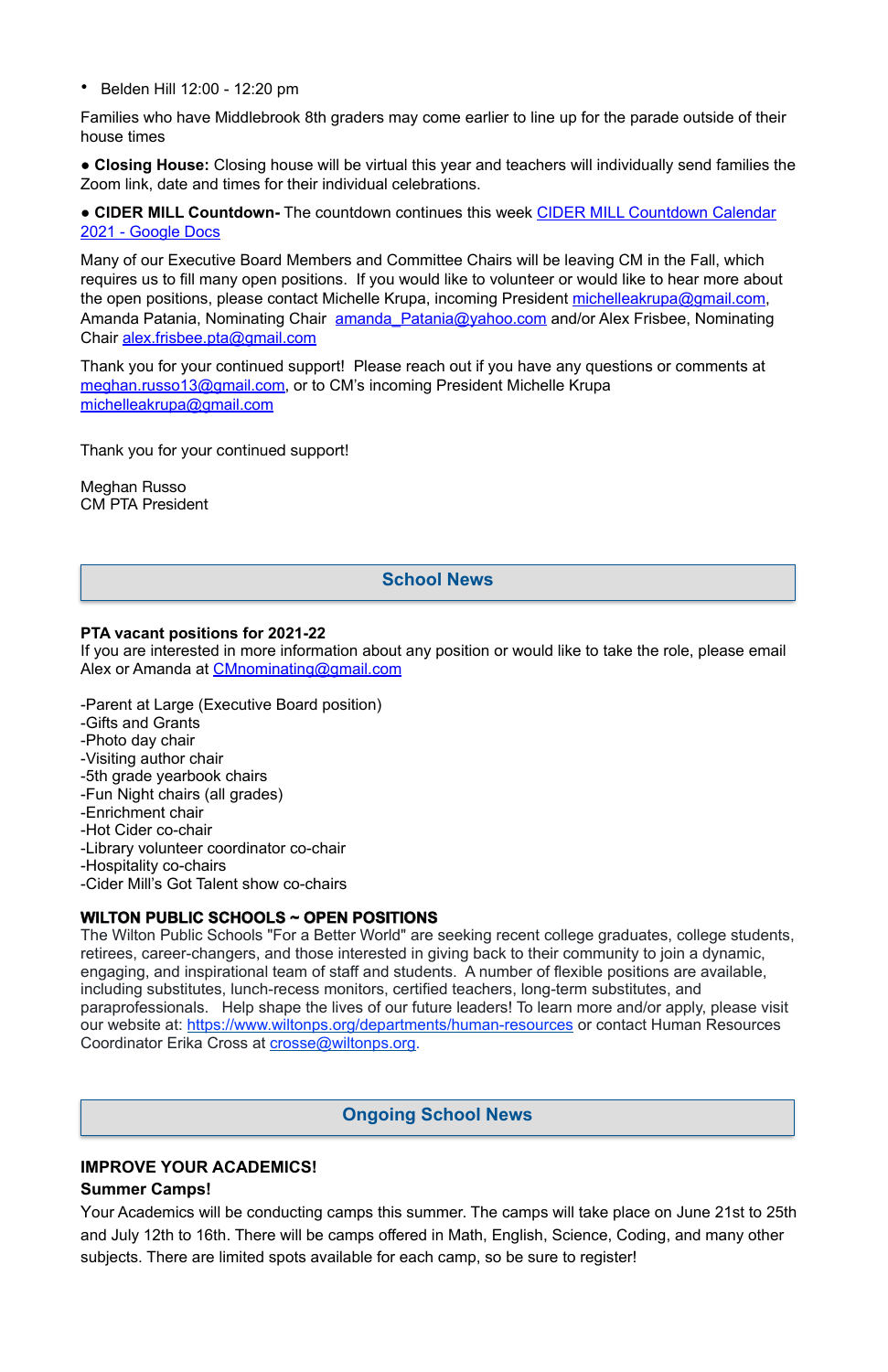Here is the complete schedule with all of the offerings with the times and dates: [https://](https://docs.google.com/spreadsheets/d/1HBYKfDdfiEiVr6a_ElOo9Ybae0klQj6hVwDdjyjZcsk/edit?usp=sharing) [docs.google.com/spreadsheets/d/1HBYKfDdfiEiVr6a\\_ElOo9Ybae0klQj6hVwDdjyjZcsk/edit?usp=sharing](https://docs.google.com/spreadsheets/d/1HBYKfDdfiEiVr6a_ElOo9Ybae0klQj6hVwDdjyjZcsk/edit?usp=sharing) **To enroll in any of the summer camps, please use this link:** <https://forms.gle/kCXAQ9Jiqm9qSYkn8>

For more information, please visit <https://youracademics.org/>

#### **Summer Tutoring**

Your Academics will be offering tutoring in the summer. All Cider Mill students can receive tutoring at no cost. All tutors are Wilton High School students. Please fill out this form if you need help in any subject:

<https://forms.gle/ZmQTDCPrBqLChu1e8>

For more information, please visit <https://youracademics.org/>

#### **FIND US ON FACEBOOK**

The PTA has a group on Facebook called Cider Mill Parent Community. It is a place where the PTA can communicate to parents, and also where parents can communicate with one another. Please check it out by clicking here: [Cider Mill Parent Community.](https://www.facebook.com/groups/1168962513117647/)

### **STOP AND SHOP REWARDS PROGRAM**

CIDER MILL SCHOOL (ID#: 40341) has the opportunity to participate and earn CASH from A+ School Rewards, a great fundraising program run through our local Stop & Shop!

To participate: Visit<http://www.stopandshop.com/aplus> and scroll down to the center of the page to select REGISTER YOUR CARD from the red box on the right marked FOR CUSTOMERS To earn points:

**•** Use your registered Stop & Shop Card each time you shop at Stop & Shop, and you will earn CASH for our school. You can track the number of points you are earning for our school by checking your grocery receipt.

With the start of school, we'd also like to send a Zero Waste quick refresher for all, it's YES to using reusable containers, bags, silverware, and ice packs; purchasing bulk snacks to sort into reusable containers, packing realistic portions and taking home uneaten food (or compost!) It's AVOID disposable paper or plastic bags; Individually-packaged snacks; non-reusable food wrap; disposable ice packs, utensils, or drink containers (juice boxes or pouches); and plastic straws.

• At the end of each month, your points are calculated and converted to CASH rewards for our school. These CASH rewards are updated monthly on the Giant A+ website beginning in November.

• After the last day of the 2019-2020 program, these same conversions are performed and the final school account total is posted.

- Our school will receive one CASH awards check at the end of the program and can use this cash for any of our educational needs.

## **BOX TOPS HAVE GONE DIGITAL!**

No more clipping Box Tops! Traditional Box Tops clips are being phased out of production. The NEW and improved Box Tops mobile app uses state-of-the-art technology to scan your store receipt, find participating products and instantly add Box Tops to our school's earnings online.

#### **3 easy steps...**

- 1. Download the "Box Top\$ for Education" app on your phone.
- 2. Sign up using your email or Google or Facebook account.
- 3. Simply snap a photo of your receipt within 14 days of purchase.
- 

#### **ZERO WASTE SCHOOLS**